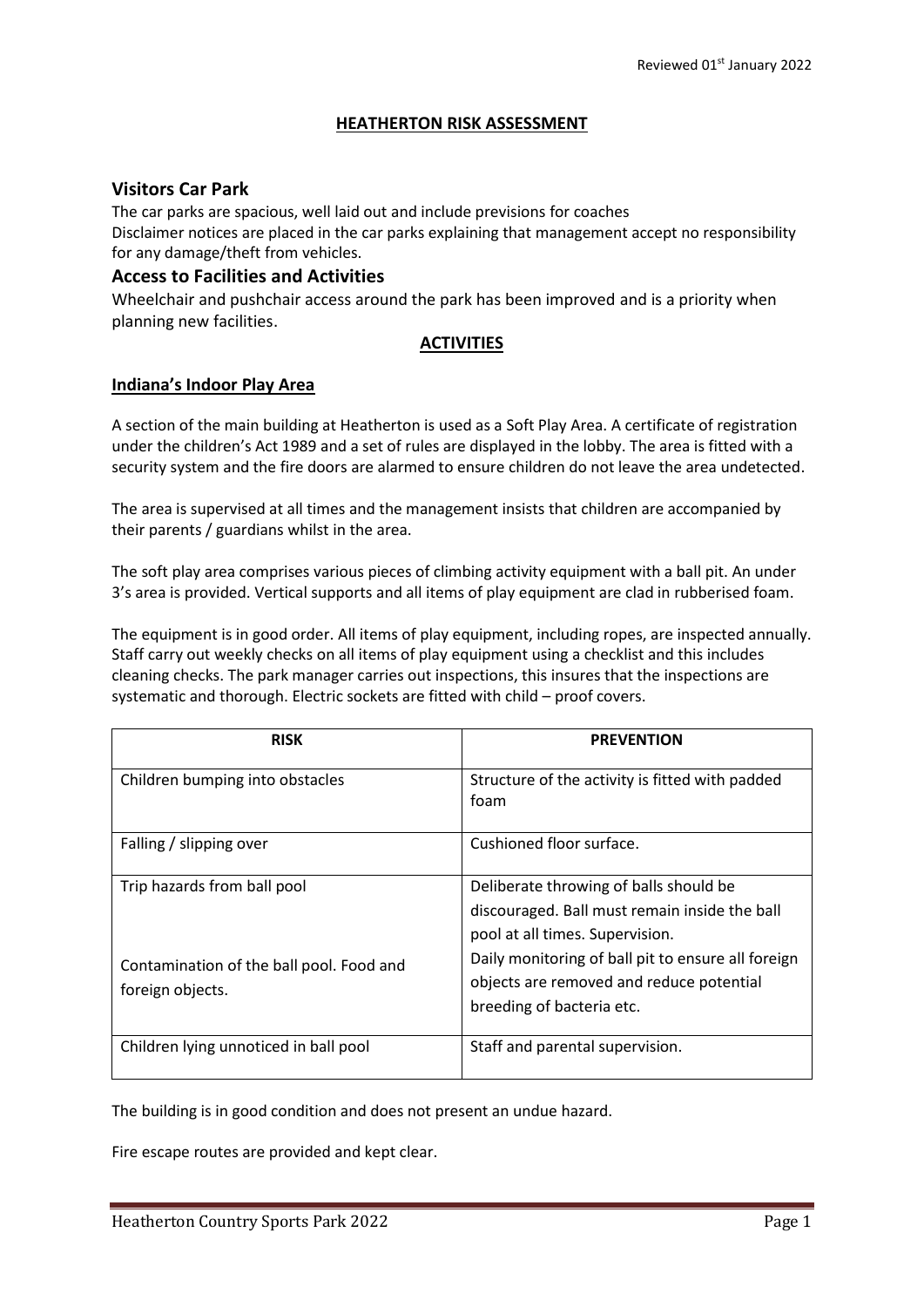# **Water Wars**

Water Wars is considered to be a low risk activity due to the fact that only a small amount of water (0.5 ltr max ) is filled into a balloon which is fired by a low speed catapult from within an inflatable structure. The participants are partially protected by a screen with holes in to allow the balloon to be thrown from one side of the structure to the other. The only contact with water will be if the balloon burst either on the screen or as a direct hit on the participant. The aim of the activity is to get the opponent wet whilst standing behind the semi protective screen.

### **Equipment provided**

Inflatable structure, water filled balloons.

| <b>RISK</b>                  | <b>PREVENTION</b>                            |
|------------------------------|----------------------------------------------|
| Hit by water filled balloon. | Only fresh mains water is used to fill the   |
|                              | balloons. Fired at low speed.                |
| Electric Shock               | Two Air driven blowers keep the inflatable   |
|                              | upright and are intrinsically safe and power |
|                              | protection fitted. They are situated away    |
|                              | from the customer areas.                     |
| Slips, trips, falls.         | Although the area can be very wet being      |
|                              | mounted onto a grassed area, wood            |
|                              | chipping has been placed in and around the   |
|                              | area so as to maintain a slip free surface.  |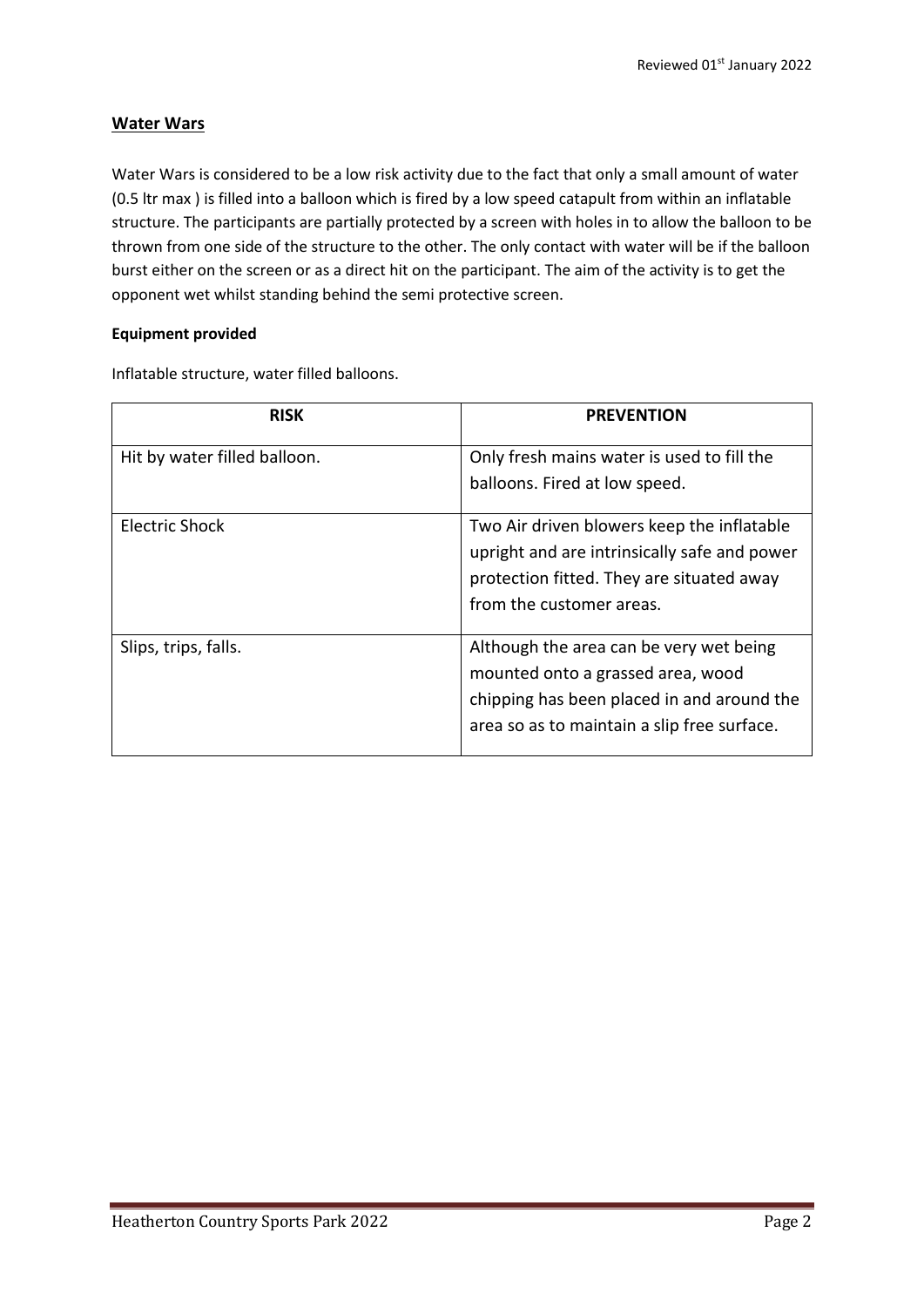# **Pembrokeshire Raceway**

This is an indoor event. It consists of a 1/24 scale slot raceway that up to eight people can participate in. There are eight different colour lanes with matching colour cars and a display that counts laps and records times and speeds.

### **Equipment Provided**

- Car

- Trigger

| <b>RISK</b>           | <b>PREVENTION</b>                          |
|-----------------------|--------------------------------------------|
| <b>Electric Shock</b> | Training and supervision. Only low voltage |
|                       | 24 v is used on the equipment that         |
|                       | participants are using                     |
| Tripping over wires   | All cables are protected by floor conduit. |

### **Bumper Boats**

This is an outdoor event located on a small man made pond where participants sit in petrol driven bumper boats which comprise of a plastic seating area within a large inflated ring.

The majority of the pond is 4ft deep and is supplied with water from a spring and a borehole. Life rings and a pole are available and in the event of someone falling into the pond, staff would wade to anyone who was in difficulty. First Aiders are at hand.

A safety briefing is given to all participants. Although the boats are propelled by petrol driven motors and propellers, no machinery is exposed.

| <b>RISK</b>                     | <b>PREVENTION</b>                                |
|---------------------------------|--------------------------------------------------|
| Slipping                        | Non slip flooring. Controlled access only.       |
| Drowning                        | Life rings / poles and instructors               |
|                                 | Participants to remain seated at all times       |
| Oil/Petrol Spillage             | Regular maintenance / checks                     |
| Cut due to engine movement      | Instruction, one adult per boat                  |
|                                 | No more than two people per boat                 |
| Inhalation of petrol/ oil fumes | Considered low risk as in open air. Fuel and oil |
|                                 | system sealed. Exhaust discharged to water.      |
| Hit by golf ball                | Safety netting                                   |
| Wells disease                   | Wash hands regularly & no eating or drinking     |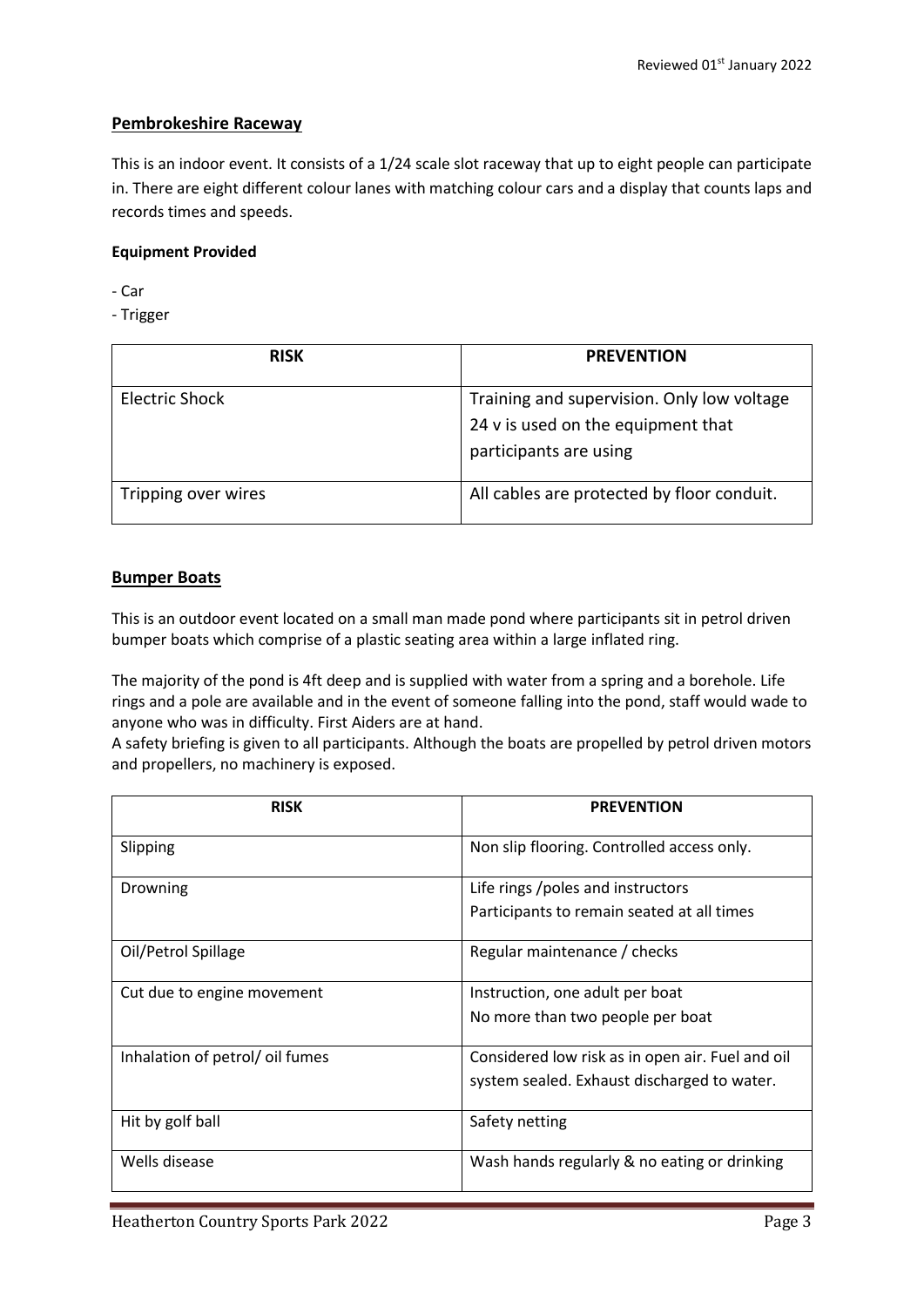## **Archery**

Archery is staged outdoors in a purpose built compound with up to ten participants firing at any one time, with a minimum of two members of staff in attendance, one being an instructor.

The number of instructors varies according to attendance numbers and the need of the group.

There are two firing distances, up to 18m for adults, and 10m for children using different equipment. Children must be at least six years old although the physical size and strength of the child will determine whether they can handle the equipment.

Back and side nets are erected to control any arrows that miss the butts, and any danger areas, where arrows could potentially pass / fall are cordoned off. All persons, including staff, are instructed to keep away from such areas. No access is allowed in front of the firing line.

Staff to collect arrows once the event has finished and bows have been remounted on their stands.

Event rules are clearly displayed.

#### **Equipment Provided**

- Bows

- Arrows (Two sets of six arrows must be given, unless certain circumstances dictate otherwise. One practice set, one scoring.)

- Forearm protectors (when requested)

| <b>RISK</b>                                | <b>PREVENTION</b>                              |
|--------------------------------------------|------------------------------------------------|
| Customer bruising to forearm due to string | Instruction and arm guard                      |
| (most common)                              |                                                |
| Customer hit by an arrow                   | Instruction and Supervision                    |
| Customer hit by broken bow                 | Regular equipment checks                       |
| Customer poked by an arrow                 | Marked firing zone and training                |
| Improper use of equipment                  | Instruction and supervision as well as regular |
|                                            | equipment maintenance                          |
| Injury through lack of concentration       | <b>Staff Rotation</b>                          |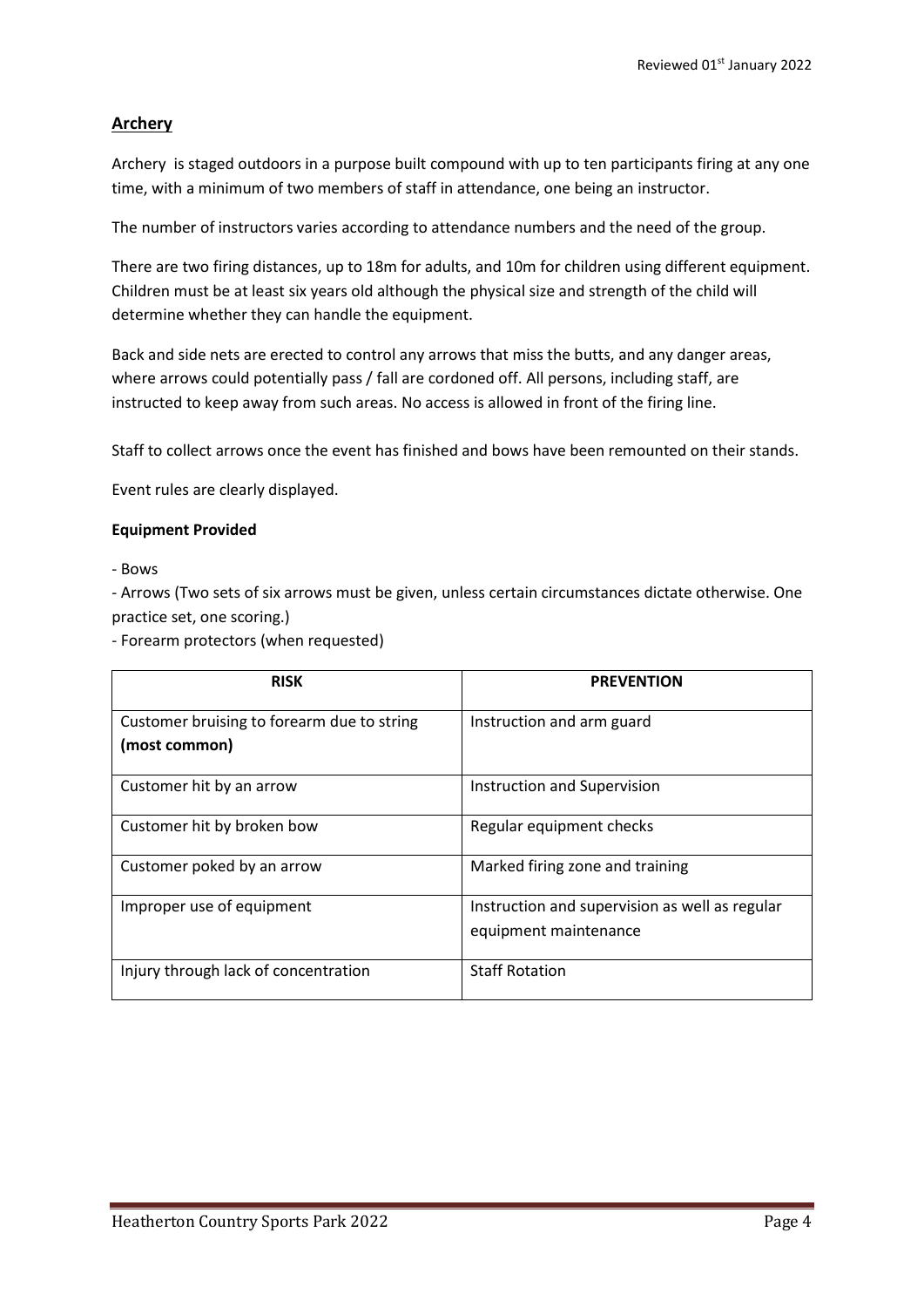# **Pistol Shooting**

The event is staged outdoors in a purpose built compound with up to fifteen participants firing at any one time, although this is reduced to ten if there is only one member of staff present or if the majority of the customers are small children and no help is available from parents/ guardians.

Each pistol fires one 1.77mm flat-ended pellet at a time.

All participants are given and must wear eye protection.

Guns and pellets are stored in a locked box in a secure building at night.

Each participant has their own bay, different heights are available.

Event rules are clearly displayed.

### **Equipment Provided**

- Pistols (purpose made)
- 1.77 Flat-ended Pellets
- PPE (Safety Goggles)

| <b>RISK</b>              | <b>PREVENTION</b>                             |
|--------------------------|-----------------------------------------------|
| Shot by Pellet           | <b>PPE-Safety Glasses</b>                     |
|                          | <b>Strict Rules</b>                           |
|                          | <b>Individual Bays</b>                        |
| Trapping of fingers/skin | Instruction and supervision                   |
|                          | Flat-ended pellets                            |
|                          |                                               |
| Bounce Back              | Low velocity pistols                          |
|                          | Sufficient loose padding around targets       |
|                          | Perspex divide for spectators                 |
|                          |                                               |
| Lead poisoning           | Wash hands after use                          |
|                          | Careful and regular disposal of spent pellets |
|                          | No eating or drinking                         |
|                          | Disposable gloves available to staff          |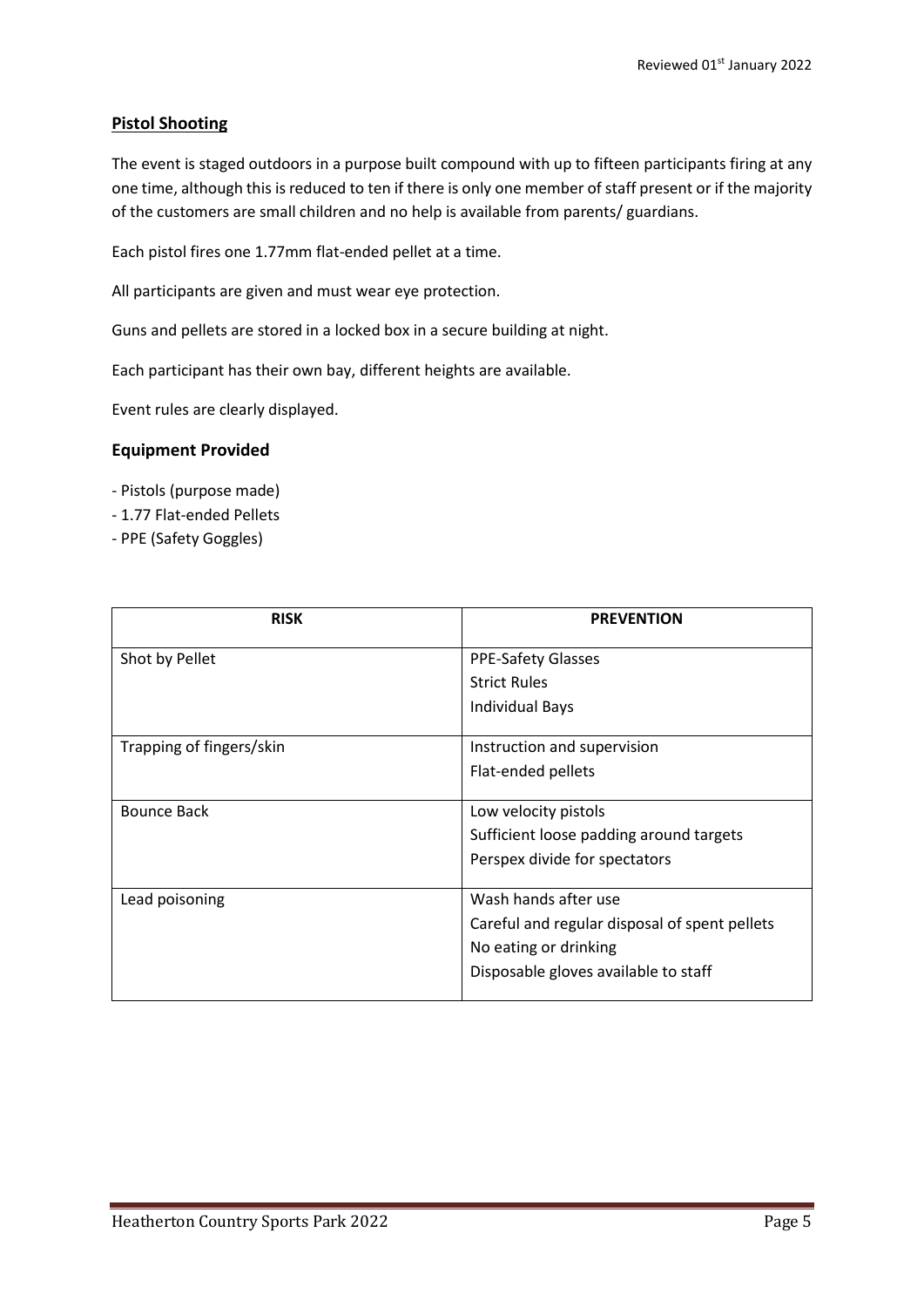#### **Laser Clay Pigeon Shooting**

Laser clay shooting is a simulated high tech shooting system, played with shotguns, which emit an infrared pulse that acts similar to a traditional cartridge. Clays are thrown from a traditional trap, and as the guns are fired, sound simulation creates the 'bang' effect, with a lit scoreboard displaying the score.

The minimum age for this event is six years, depending on size, as there is no kick back from the guns. The maximum number of participants is five. The member of staff who operates the trap also supervises this event. Event rules are clearly displayed.

### **Equipment Provided**

- Shotguns powered by batteries, 4 x AA
- Clays
- Trap (secured to seating platform)

| <b>RISK</b>            | <b>PREVENTION</b>                     |
|------------------------|---------------------------------------|
| Struck by clay         | Supervision / Staff Training          |
| Hit by gun             | Marked off firing area                |
| Fingers trapped in gun | <b>Instructions</b>                   |
| Struck by trap         | Competent staff and training          |
| Struck by golf ball    | Safety netting                        |
| Clays blown off course | Constant monitoring of trap and angle |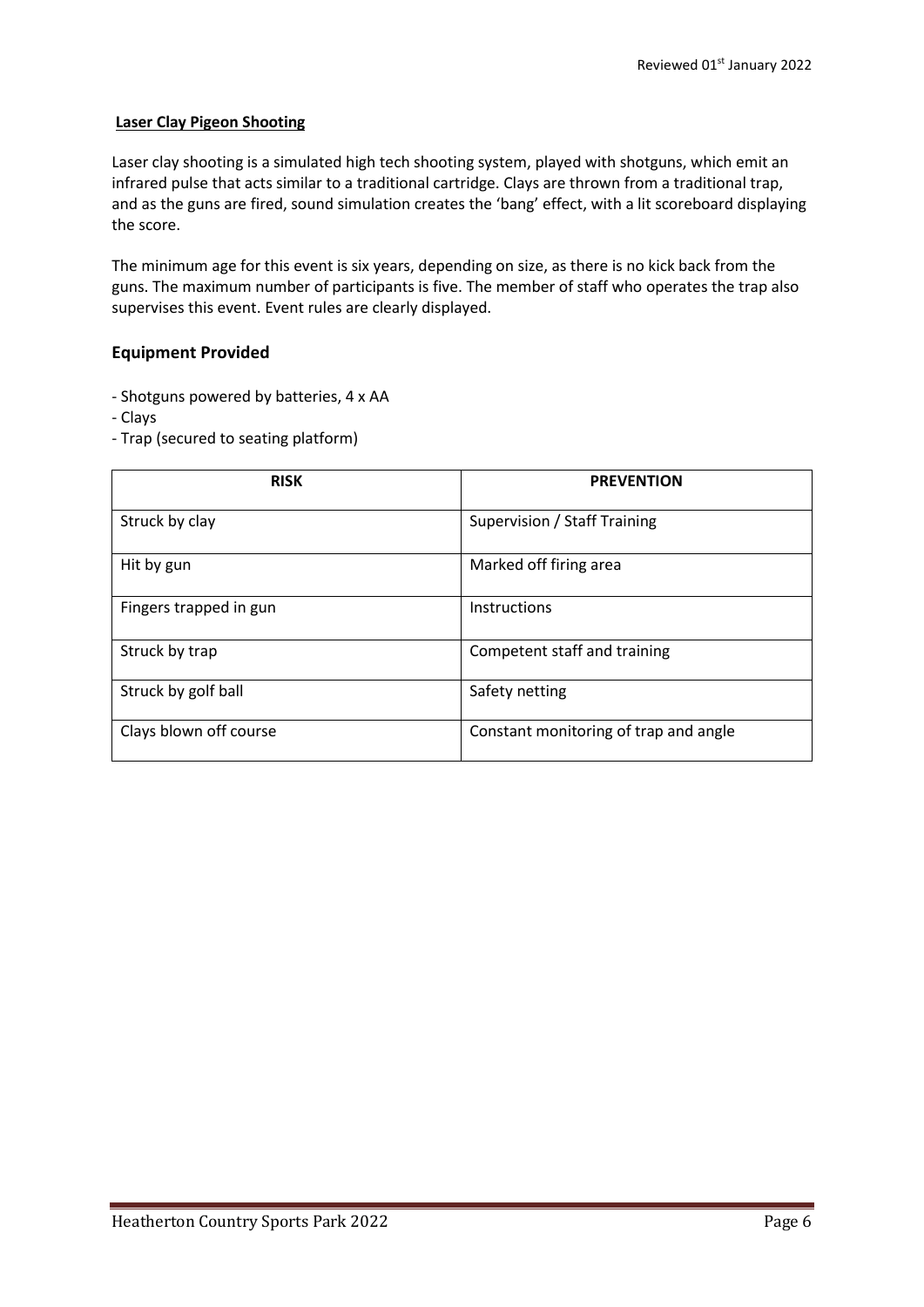# **Baseball/ Softball**

The baseball area is located at the rear of the main building, adjacent to the go-kart track. The area is totally enclosed with netting. There are 6 individual bays located opposite a central automated ball loading / bowling area. Doors are fitted to each bay. The floor slopes to the central ball collection point to enable the balls to roll down to the collection point from where they travel up an elevator into the bowling machines.

Players can participate in softball or baseball. A safety brief and full instruction lasting from 1 to 5 minutes, depending on the player(s), is given before any machine is switched on. Fast – slow bowling speeds can be selected according to the participant's age and ability. Signs are displayed detailing rules of play and safety measures.

### **Equipment Provided**

- Helmets
- Gloves
- Bats, both baseball and softball

| <b>RISK</b>          | <b>PREVENTION</b>                             |
|----------------------|-----------------------------------------------|
| Hit by ball          | Safety equipment - PPE                        |
|                      | Instructions inc safety rules                 |
|                      | Correct selection of soft/baseball            |
|                      | Correct speed selection                       |
|                      | Use of common sense                           |
|                      | Locking device on cages                       |
|                      | Override system                               |
|                      | Advanced knowledge                            |
| Hit by bat           | Locking device on cages                       |
|                      | Separate Cages                                |
| Hit by golf ball     | Safety netting                                |
| Staff hit by ball    | PPE worn upon entering range                  |
| Trapped hand (staff) | No maintenance to be carried out unless power |
|                      | has been isolated, proper PPE is being worn,  |
|                      | suitable equipment is being used.             |
| Electric shock       | Regular maintenance checks by a competent     |
|                      | person.                                       |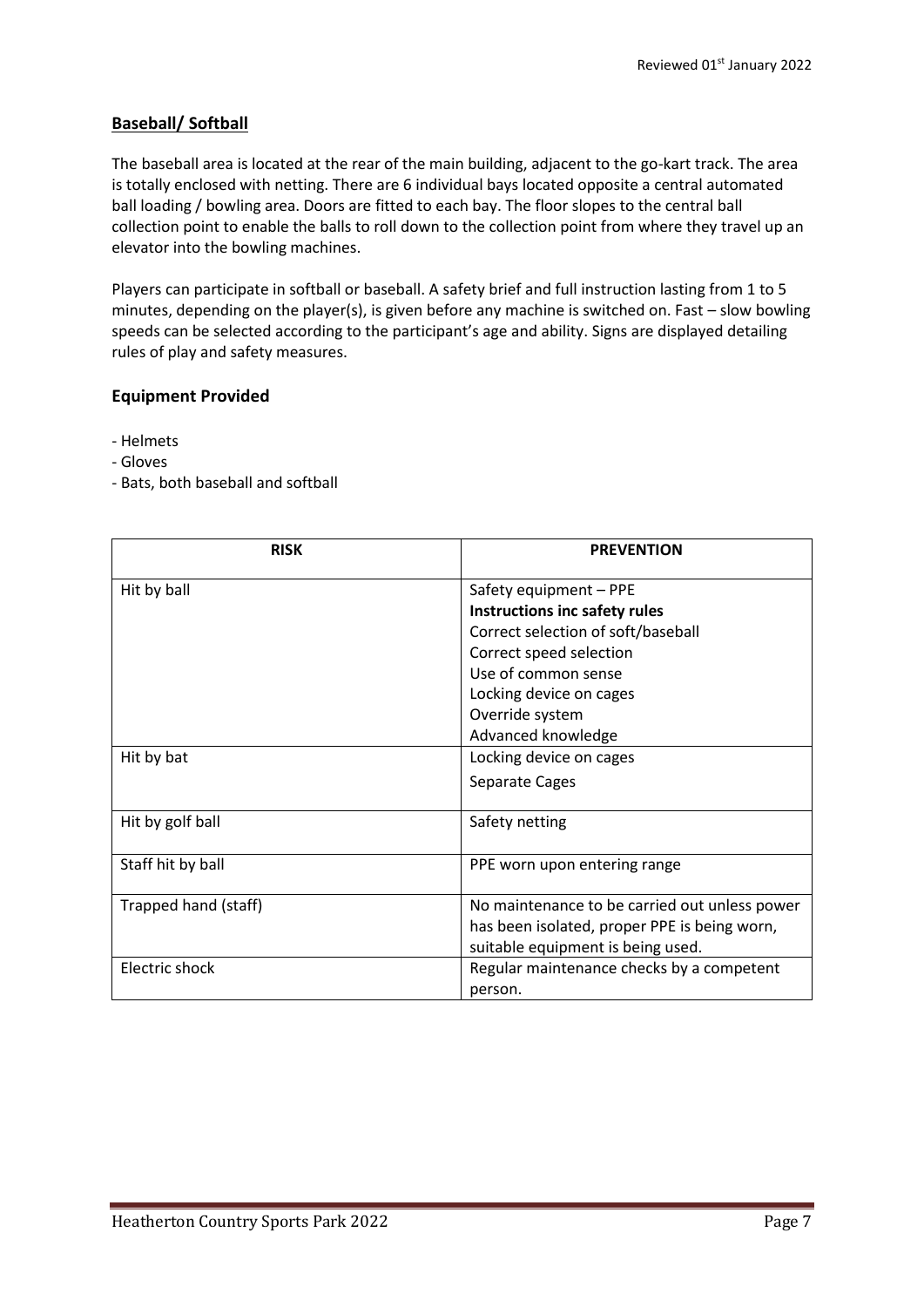# **Go-Karting**

Go – Karting is a non contact form of motorsport, with drivers racing karts around a tarmac track, with tyres at certain points, to act as safety walls / crash barriers. There are 16 senior karts and 17 junior karts.

A maximum of 9 seniors are allowed on the track at any one time (if you are unsure of the drivers capabilities or the weather is having an adverse effect on the track then only have a maximum of 4 seniors). A maximum of 14 juniors are allowed on the track at any one time. Senior and junior events are never mixed. Separate junior and senior pits are provided. A minimum age requirement for seniors is 14yrs old and 6yrs old for juniors. Participants must also be able to reach the pedals.

Adult kart customers receive 6 minutes on the track, junior kart customers receive 5 minutes. The event is closely supervised by employees acting as marshals. During peak times a minimum of 3 supervisors are present at all times.

Flags are used to communicate with the drivers and other marshals, and to control the activity. Flags, for example, would be used to suspend drivers who undertake deliberate contact with another vehicle, or who fail to wear protective equipment correctly.

In addition, all junior kart pedals are colour coded and staff can shout to the driver to slow down using the colour code and flags. It is also possible to reach over and switch off the junior karts if the driver is deemed out of control / or ignoring instructions given by the marshal.

Rules are clearly displayed and all participants are given full instruction on the safe operation of the karts.

All the vehicles are checked after and before each event, and the condition of the track and its tyre walls are monitored before the race starts. The condition of the track is also continuously monitored throughout each race, and racing would be suspended in the event that any obstacles were deemed to be unsafe and needed to be removed. Employees would not enter any part of the course unless racing had been suspended or it was considered safe to do so.

The Go – Karts are purpose designed vehicles built for this type of activity. The kart brakes and tyres are checked daily and are maintained by the business on a regular basis. The track is kept in good condition and regularly maintained.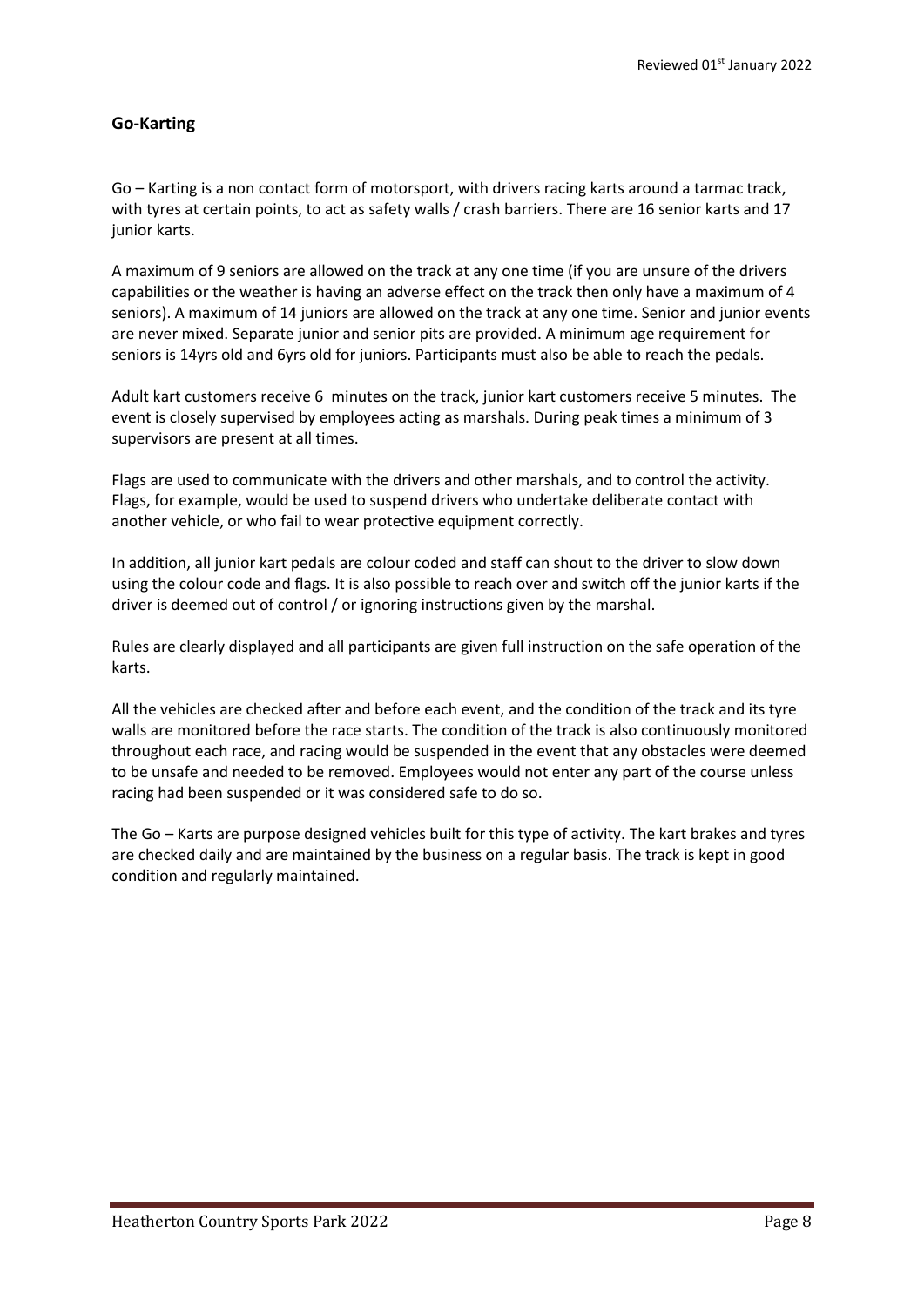# **Equipment provided**

- Karts
- Overalls
- Helmets (comply with BS 6658:1985)

| <b>RISK</b>                                       | <b>PREVENTION</b>                  |
|---------------------------------------------------|------------------------------------|
| Impact injury due to users hitting any part of    | Safety Talk                        |
| the kart, collisions with objects intruding,      | <b>Guidance Signs</b>              |
| objects thrown up from the course, karts          | <b>Marshals</b>                    |
| overturning, collisions between karts and         | Use of flags                       |
| ejection from the kart.                           |                                    |
| Entanglement of hair, loose clothing, body        | Safety Talk<br><b>Issue of PPE</b> |
| parts, etc in moving transmission machinery       |                                    |
| (engine, cooling fans and brake discs).           |                                    |
|                                                   |                                    |
| Burns from fuel fires, contact with hot engine    | Safety Talk                        |
| parts and friction.                               | <b>Issue of PPE</b>                |
|                                                   | <b>Marshals</b>                    |
|                                                   |                                    |
| Exposure to chemicals, including inhalation of    | Safety checks on karts             |
| petrol and exhaust fumes.                         | Safety brief                       |
|                                                   |                                    |
| Hit by golf ball.                                 | Safety netting / barriers          |
|                                                   |                                    |
| Staff sustaining injury by jumping over karts and | <b>Staff Training</b>              |
| barriers.                                         | Suitable Footwear                  |
| Staff sustaining back injury through              | <b>Manual Handling Training</b>    |
| manhandling karts and general wear and tear       | <b>Staff Training</b>              |
|                                                   | <b>Job Rotation</b>                |
| on limbs caused by moving the equipment.          |                                    |
| Young/immature increased risk of injury due to    | Supervision                        |
| lack of concentration and common sense            | <b>Job Rotation</b>                |
|                                                   |                                    |
| Young/immature increased risk of injury due to    | On-going training                  |
| lack of awareness/realisation of danger           | Increased monitoring               |
|                                                   |                                    |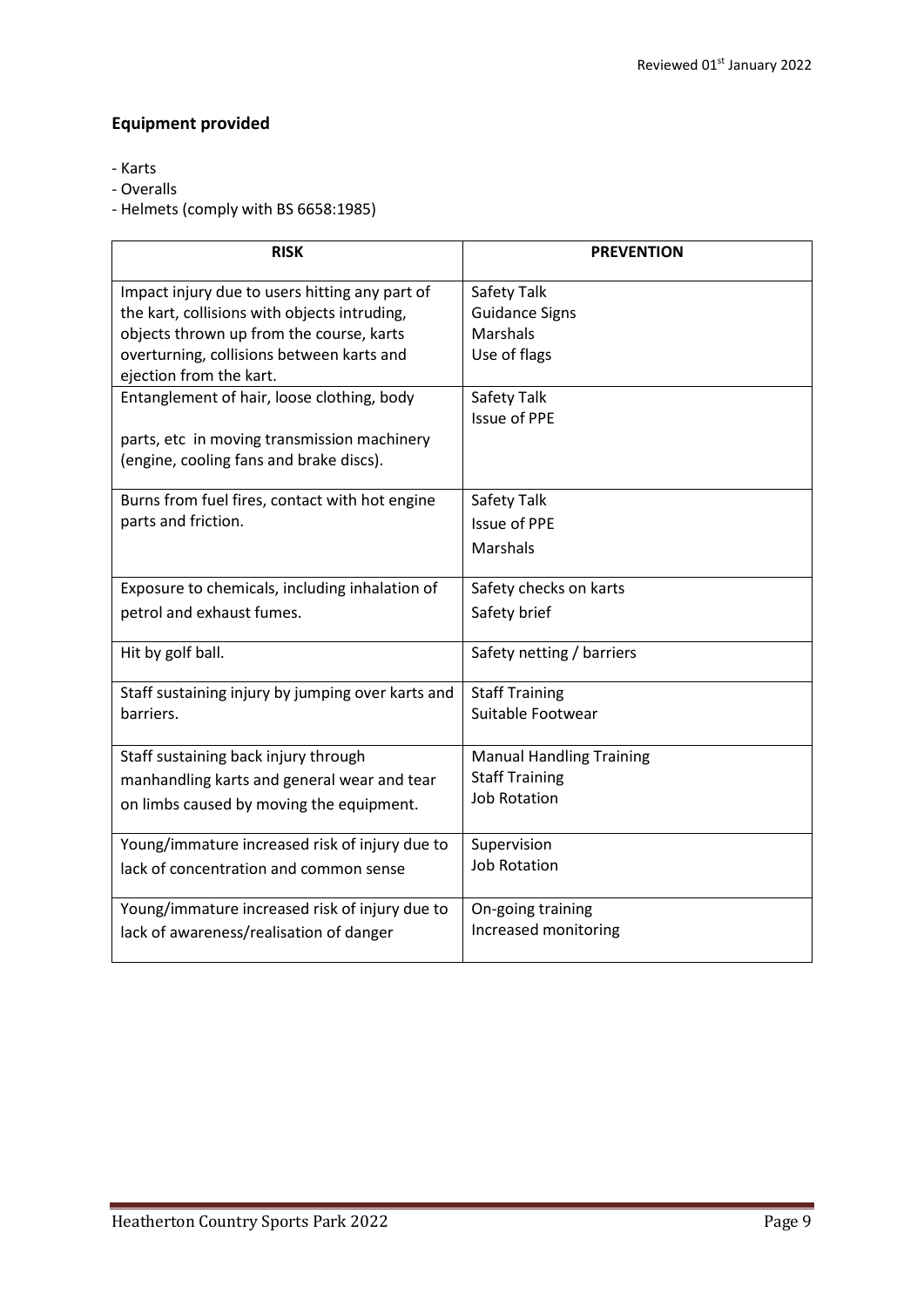# **Paintball**

Paintball is an event that is staged outdoors in a secluded, purpose built compound and follows the guidelines set out by the National Paintballing Sports Federation. It is a non – contact team adventure game played on five sites set in areas of open land and woodland, where teams aim to beat the opposition by shooting them with 'paintballs', (bio degradable balls filled with vegetable dye) or complete the task set by the marshals.

The woodland is scattered with piles of wood, old land rovers, sand bags, etc which act as protection against being shot. The area is divided into playing areas, each with a 'dead zone' providing a safe area where no shooting is allowed, and where participants may retire having been shot, or out of choice at any stage. Sites are selected according to the ground conditions, weather, age of players and numbers. The event is closely supervised by marshals at a ratio of 1 supervisor per 10 players. The number of supervisors is increased for junior events. Before any paintball events are undertaken, participants are required to provide their name, age and address details, and to sign a disclaimer form. All participants under the age of 18 must have parental / guardian consent before they are allowed to play.

Overalls and masks are provided for all participants and up to 70 may participate in a game at one time. The number of marshals varies according to attendance numbers and the needs of the group.

For easy communication, all staff must have either a mobile phone or radio with them at all times.

### **Equipment provided**

- $-$  Paintball guns (powered by liquid  $CO<sub>2</sub>$ ) and hoppers
- Paintballs (gelatine shell containing vegetable dye, both of which are non-hazardous)
- Overalls
- Masks (ear, face and temple protection)

| <b>RISK</b>            | <b>PREVENTION</b>                         |
|------------------------|-------------------------------------------|
| <b>Bruising</b>        | Safety Talk<br><b>Signs Advising Risk</b> |
|                        | <b>PPE</b>                                |
| Sprains/Broken bones   | Safety Talk                               |
|                        | Supervision                               |
| Slipping/ falling over | Safety Talk                               |
|                        | Signs                                     |
| Confrontation          | <b>Competent Staff</b>                    |

Before any paintball events are undertaken, participants are required to sign a disclaimer form, which confirms that they understand they must follow all instructions and the events are physically and mentally intense so there is a chance they may get injured.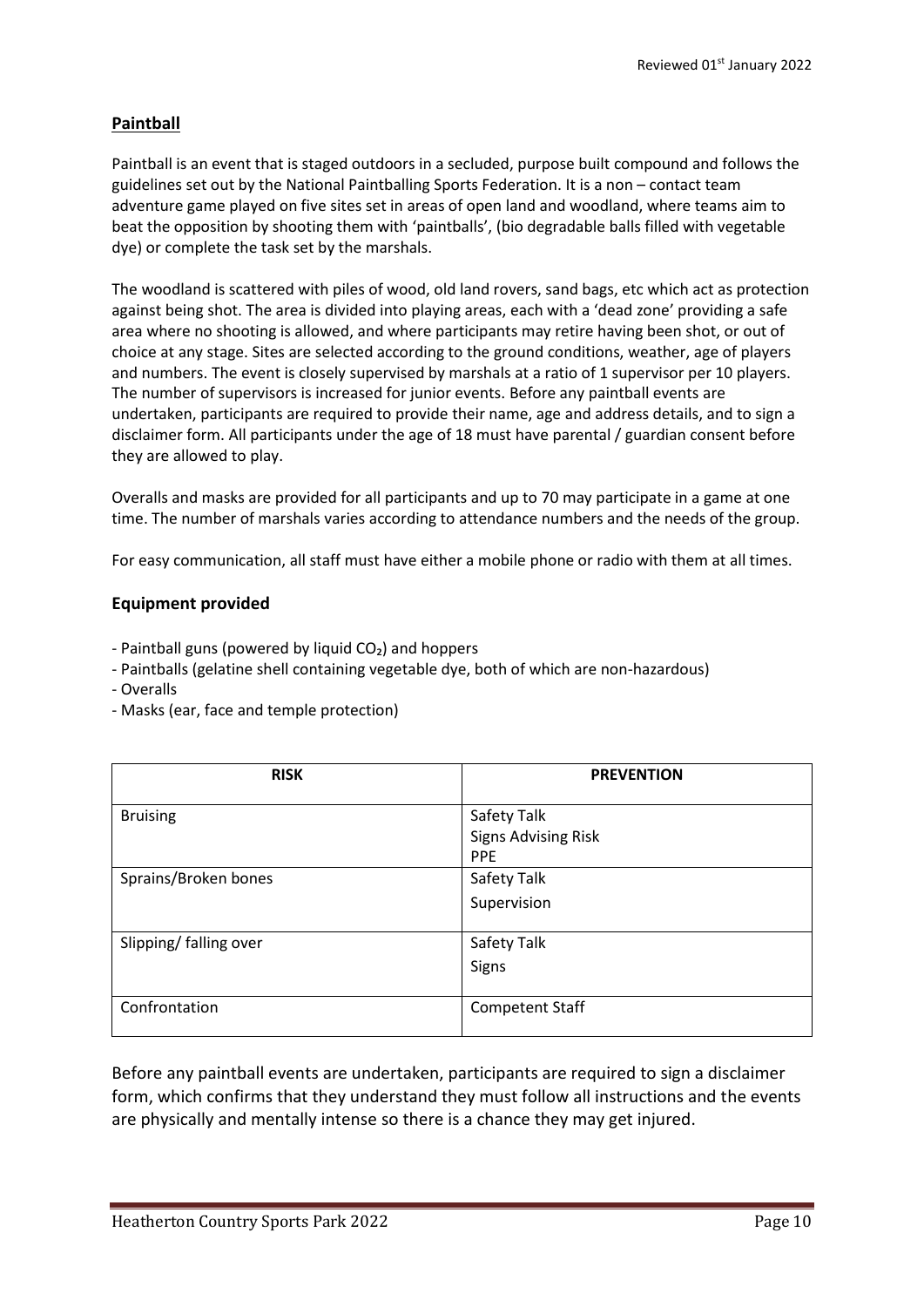### **Tree Tops Trail, Zip Lines and Power fan**

Tree Tops Trail is a high ropes adventure course built into the beech woodland forest. Crossing burma rope bridges, rope loop bridges, clambering up cargo nets, attempt the tyrolean rope crossing and tarzan swing, then sliding down the awesome zip wires. A vertical Power Fan provides a free Fall experience from 11 mtrs high with a final slowed decent to the ground of 2 -4 mph onto a wood chip surface.

There are two separate choices of course - Junior or Adult. It is an outdoor activity with height, age and weight restrictions as well as supervisory requirements. Staff must be fully trained to supervise on this activity. Per session there can be up to 12 children on the junior course with 2 instructors or 16 participants on the adult course with 1 instructor. The number of instructors can vary according to attendance numbers and the needs of the group.

Before partaking in the activity participants are required to fill in a disclaimer and risk acknowledgement to ensure they are aware of the safety issues, that the activity requires you to be fit and agile and that it is physically and mentally challenging. For easy communication, all staff must have a radio with them at all times.

### **Equipment provided**

- Sit or full-body harness (equipped with 2 lanyards & karabiners, a pulley and a carry tool)

- *Chest harness if required*

- Helmet

| <b>RISK</b>                                  | <b>PREVENTION</b>                          |
|----------------------------------------------|--------------------------------------------|
| Falling out of harness                       | Safety Talk                                |
|                                              | <b>Competent Staff</b>                     |
|                                              | Maintenance of PPE                         |
| Unclipping from course                       | Safety Talk                                |
|                                              | Training. Pre start Competency Assessment  |
|                                              | Supervision                                |
|                                              | Age restrictions & supervision guidelines  |
| Clipping on incorrectly                      | Safety Talk                                |
|                                              | Training including signs                   |
|                                              | Age restrictions & supervision guidelines  |
|                                              |                                            |
| Tripping over ropes / hands caught in wire / | Safety Talk                                |
| collision with other participant             | <b>Training</b>                            |
|                                              | Ratio restrictions                         |
|                                              |                                            |
| <b>Tree failure</b>                          | Opening procedures & wind restrictions     |
|                                              | Ratio restrictions                         |
|                                              | Inspections                                |
|                                              |                                            |
| Cable failure                                | Opening procedures and regular Inspections |
|                                              | Weight restrictions                        |
|                                              | Ratio restrictions                         |
|                                              |                                            |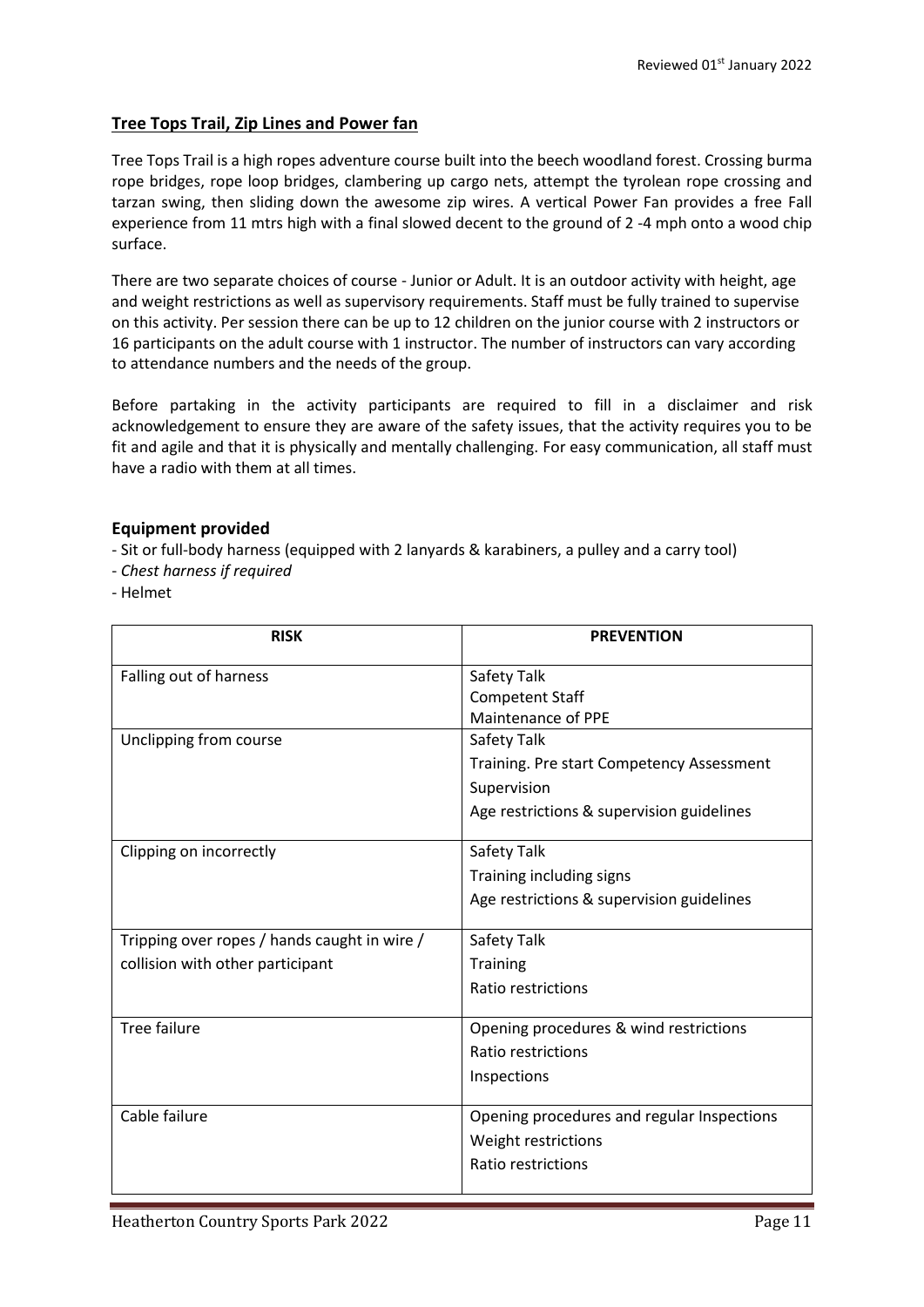### **Pirates of the Caribbean Adventure Golf**

Our adventure golf area has been constructed by Sportexe a Canadian company. It consists of an 18 hole putting course with a pirates theme running through it. The course is set around a water feature with concrete paths, gravelled areas and borders. The putting surfaces are made of an asphalt material.

Access to the area is by token operated turnstile.

All participants are given a scorecard which also contains the rules and regulations.

#### **Equipment provided**

- Golf Putter

- Golf Ball

- Score Card

| <b>RISK</b>     | <b>PREVENTION</b>                    |
|-----------------|--------------------------------------|
| Hit by ball     | Rules                                |
|                 | Supervision                          |
| Hit by club     | An adult must accompany all children |
|                 | Appropriate signs                    |
| <b>Tripping</b> | Hazard signs                         |
|                 |                                      |
| Drowning        | Life Aids                            |
|                 |                                      |
| Splinters       | Regular Maintenance/safety checks    |
|                 |                                      |

#### **Driving Range**

**The floodlit golf driving range has netting of various heights surrounding the site. There are individual bays provided. The bays are adequately screened to a height of 4' to prevent users being hit by a ball from adjacent bays. Lighting in the area is fitted with covers. Strict safety rules are visible displayed and rigidly enforced.**

**Balls are collected mechanically only when the area is not in use, usually collected before 10am as play starts at 10am. Should the supply of balls run out, play would be suspended until the balls are collected.**

| <b>RISK</b>       | <b>PREVENTION</b>                                                |
|-------------------|------------------------------------------------------------------|
| Hit by ball       | Screening & safety netting                                       |
| Hit by club       | <b>Strict Rules</b>                                              |
| Miss-use of clubs | No woods provided, only irons<br>CCTV & supervision if necessary |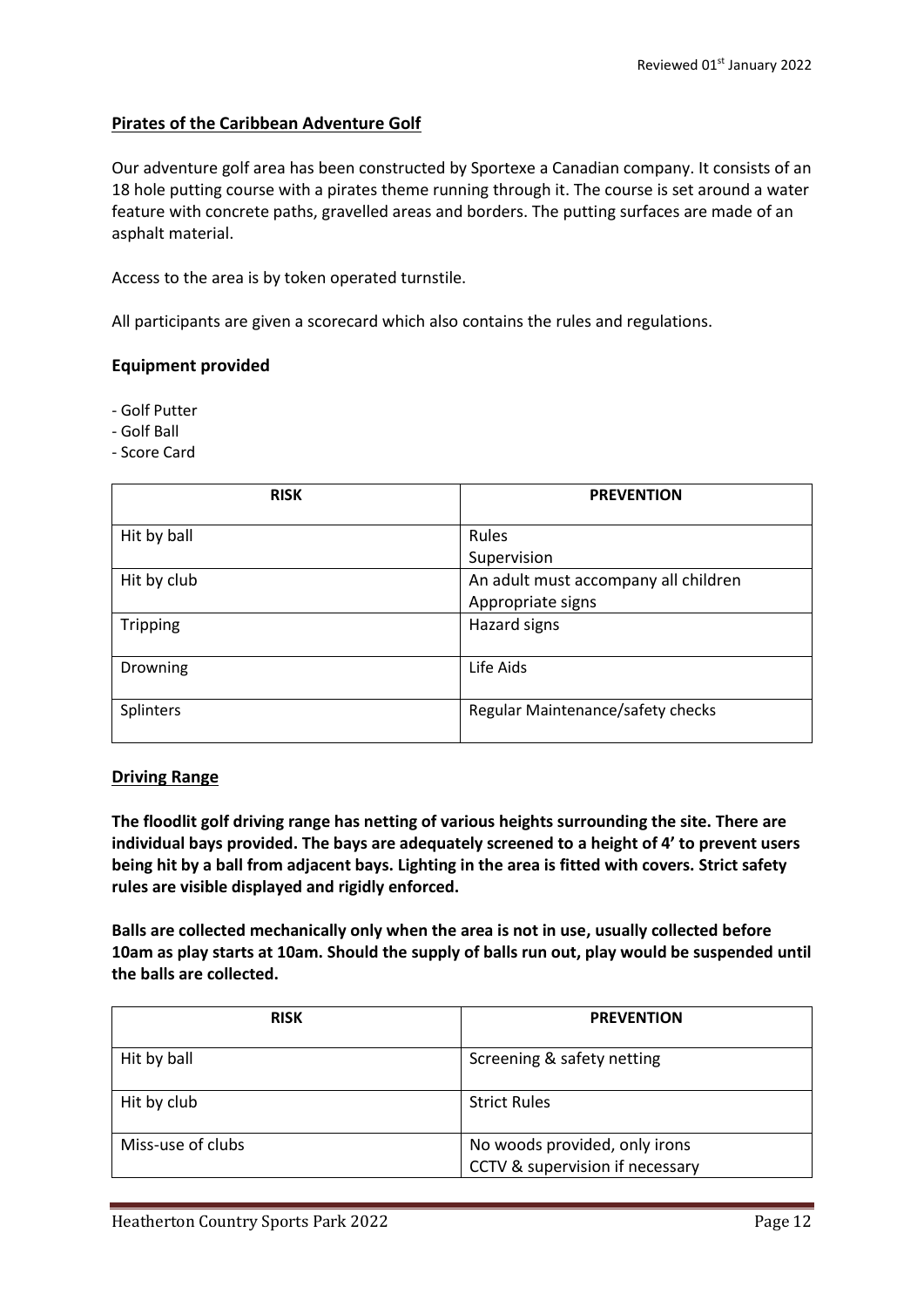### **18 Hole Par 3 Golf Course**

Our 18-hole par 3 golf course is situated behind the adventure golf. There are no holes on the course where it is not possible to see the tee /final shot, although visibility is partially restricted on the 10th hole but it does allow anyone at the tee to see if there players or staff on the green.

When possible staff avoids working on the course during busy periods and the bulk of the work is carried out in the autumn or early morning.

#### **Equipment provided**

- 1 iron club and 1 putter per player
- Balls (deposit per ball required)
- Score Card

| <b>RISK</b>           | <b>PREVENTION</b>                       |  |
|-----------------------|-----------------------------------------|--|
| Hit by ball           | Design of course                        |  |
|                       | Planting of trees/bushes                |  |
| Hit by club           | Rules and regulations given to all      |  |
|                       | players                                 |  |
| Car hit by ball       | Customer aware they are responsible for |  |
|                       | where the ball ends up.                 |  |
| Slipping/falling over | Winter/Summer tee off mats provided     |  |
|                       | Steps to raised tees                    |  |
|                       | <b>Regular Maintenance</b>              |  |
|                       |                                         |  |

### **Giant Jumping Pillows**

An outdoor activity that allows the pupils to jump, roll and bounce on an inflatable PVC floor. The floor is inflated by electric blowers, giving the surface a bouncy element. A basic safety brief is given to pupils, asking them to be careful of other pupils when bouncing and jumping, to ensure that they do not have collisions. Shoes and jewellery are removed for this activity.

| <b>RISK</b>            | <b>PREVENTION</b>                             |  |  |
|------------------------|-----------------------------------------------|--|--|
| Slipping               | The attraction closes in the rain, as the PVC |  |  |
|                        | surface becomes slippery when wet             |  |  |
| Collisions             | A safety warning and instruction is given to  |  |  |
|                        | pupils, to make them be aware of other        |  |  |
|                        | pupils around them whilst jumping             |  |  |
| Sprains / Broken bones | In the unlikely event that a pupil falls very |  |  |
|                        | badly or awkwardly, injuries can occur.       |  |  |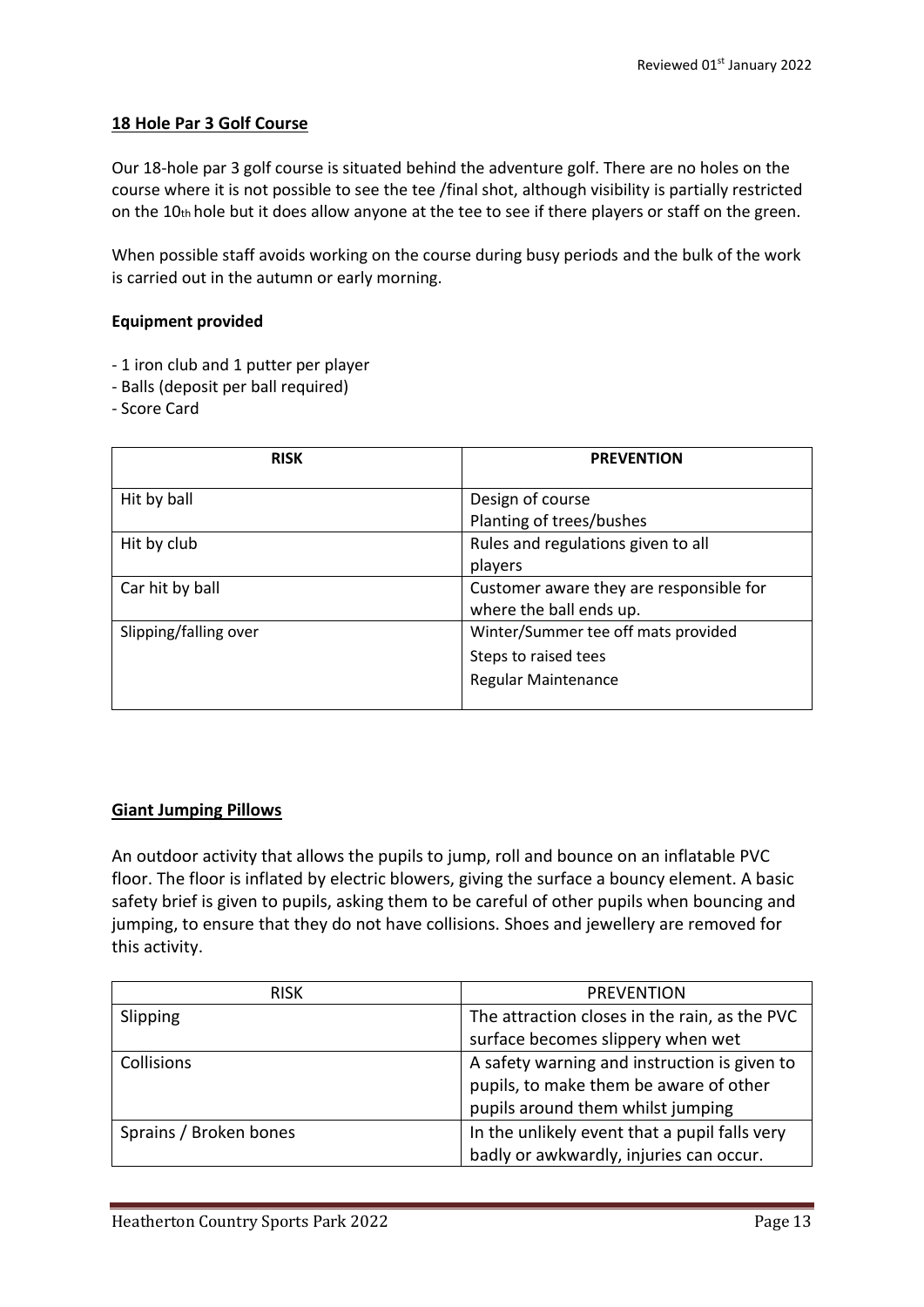# **Dragon Slide**

The Dragon Slide consists of two slides which run from the top of a man made grassed bank. This bank sits to the left of the Treetops area and the overflow car park. Customers descend on an inflatable tube on a synthetic based track. Customers then ascend back to the top on a conveyor belt system, bringing their tube with them. Customers have a choice of either a banked or straight slide. The track was designed and installed by Swedish company, Swedice, and the conveyor by Italian company Fava. The track itself has been manufactured by Neveplast. Staff manage the activity by seating customers in the correct tube and pushing them off, staff then take the tube off each customer as they leave ready for the next, and customers leave back down the ramp.

| <b>RISK</b>                                                | <b>PREVENTION</b>                                                                                                                                                                                                                                   |  |  |
|------------------------------------------------------------|-----------------------------------------------------------------------------------------------------------------------------------------------------------------------------------------------------------------------------------------------------|--|--|
| Manual Handling- staff handling of tubes                   | Staff rotated at regular intervals                                                                                                                                                                                                                  |  |  |
| and pushing of customers                                   | Tubes aren't deemed heavy enough                                                                                                                                                                                                                    |  |  |
| <b>Weather conditions</b>                                  | Activity is closed in icy or thundery<br>conditions<br>Banked slide imposes 12stone weight limit<br>in wet weather                                                                                                                                  |  |  |
| Conveyor belt system- customers being<br>knocked off track | Rubber 'stoppers' placed at intervals along<br>conveyor to prevent customers being<br>knocked off course by stray tubes<br>Conveyor speed set at sensible level                                                                                     |  |  |
| Unauthorised use                                           | Access restricted during periods of closure<br>or unmanned via locked gates                                                                                                                                                                         |  |  |
| Friction burn                                              | Riders recommended to wear long sleeves.<br>Overalls can be provided on request                                                                                                                                                                     |  |  |
| Conveyor belt system-trapping feet                         | Closed toe shoes must be worn<br><b>Emergency stop fitted</b><br>Verbal instruction from staff                                                                                                                                                      |  |  |
| Falling out of tube                                        | Track tested at regular intervals for speed<br>Brake mats deployed to control speed<br>Limits on tubes dependent on size/weight<br>Junior Tubes 6-14 yrs 5ft10 & 12st<br>Senior tubes 12 yrs plus 6ft4 19st<br>Restrictions in place in wet weather |  |  |
| Slips/Trips/Falls                                          | Staff control of customer loading area-<br>keeping area clear<br>Loading area and track to be kept clear of<br>debris and checked at regular intervals                                                                                              |  |  |